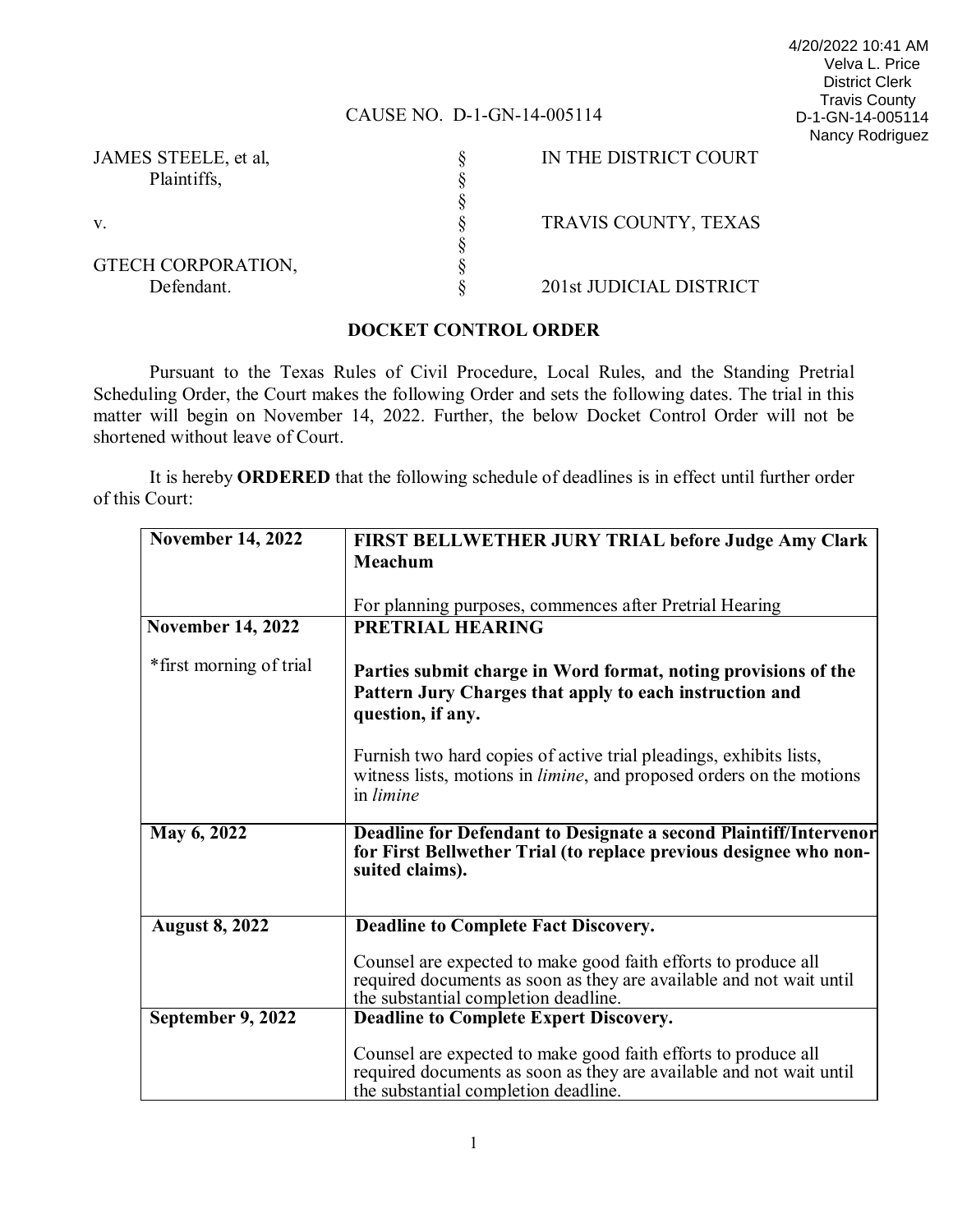| <b>September 30, 2022</b> | Dispositive Motion Hearing Deadline: All dispositive motions<br>must be heard by this date.                                                |  |  |  |
|---------------------------|--------------------------------------------------------------------------------------------------------------------------------------------|--|--|--|
|                           |                                                                                                                                            |  |  |  |
| <b>October 5, 2022</b>    | <b>Mediation to be Completed.</b>                                                                                                          |  |  |  |
|                           |                                                                                                                                            |  |  |  |
| <b>October 7, 2022</b>    | <b>File Daubert motions</b>                                                                                                                |  |  |  |
|                           |                                                                                                                                            |  |  |  |
|                           | Deadline to object to all or part of an opposing expert's testimony by<br>filing and serving a motion to strike or limit expert testimony. |  |  |  |
|                           | [Note: Standing Pretrial Scheduling Order 1]                                                                                               |  |  |  |
| October 17, 2022          | <b>Exchange Pretrial Disclosures:</b> Witness Lists (fact and expert                                                                       |  |  |  |
|                           | witnesses) (including rebuttal witnesses), Deposition Designations,<br>and Exhibit Lists                                                   |  |  |  |
|                           | [Note: Standing Pretrial Scheduling Order 12]                                                                                              |  |  |  |
| <b>October 24, 2022</b>   | Exchange cross-designations of deposition designations and                                                                                 |  |  |  |
|                           | provide written statement of all page and line references to                                                                               |  |  |  |
|                           | designations on which evidentiary rulings are sought, including<br>the basis for any objections.                                           |  |  |  |
|                           |                                                                                                                                            |  |  |  |
|                           | File and serve on other party Proposed Jury Charge, including<br>questions, definitions, and instructions (including citations to the      |  |  |  |
|                           | <b>Texas Pattern Jury Charge and other authority)</b>                                                                                      |  |  |  |
|                           | [Note: Standing Pretrial Scheduling Order 14]                                                                                              |  |  |  |
| October 31, 2022          | Provide a written statement of page and line references to cross-                                                                          |  |  |  |
|                           | designations on which evidentiary rulings are sought, including                                                                            |  |  |  |
|                           | the basis for any objections.                                                                                                              |  |  |  |
|                           | [Note: Standing Pretrial Scheduling Order [5]                                                                                              |  |  |  |
| <b>November 4, 2022</b>   | <b>File Motions in Limine</b>                                                                                                              |  |  |  |
|                           | Parties will not include matters in the Travis County Standing                                                                             |  |  |  |
|                           | Order in Limine.                                                                                                                           |  |  |  |
|                           | [Note: Standing Pretrial Scheduling Order 1]                                                                                               |  |  |  |
| <b>November 7, 2022</b>   | Parties meet and confer to resolve objections to deposition                                                                                |  |  |  |
|                           | designations and exhibits, disputed motions in limine, and                                                                                 |  |  |  |
|                           | disputed language in proposed jury charge. Any objections not<br>resolved by conference will be heard at the pretrial hearing.             |  |  |  |
|                           |                                                                                                                                            |  |  |  |
|                           | [Note: Standing Pretrial Scheduling Order [6]                                                                                              |  |  |  |
| <b>November 7, 2022</b>   | All Hearings on Pretrial Matters to be completed.                                                                                          |  |  |  |
|                           |                                                                                                                                            |  |  |  |
|                           |                                                                                                                                            |  |  |  |
|                           |                                                                                                                                            |  |  |  |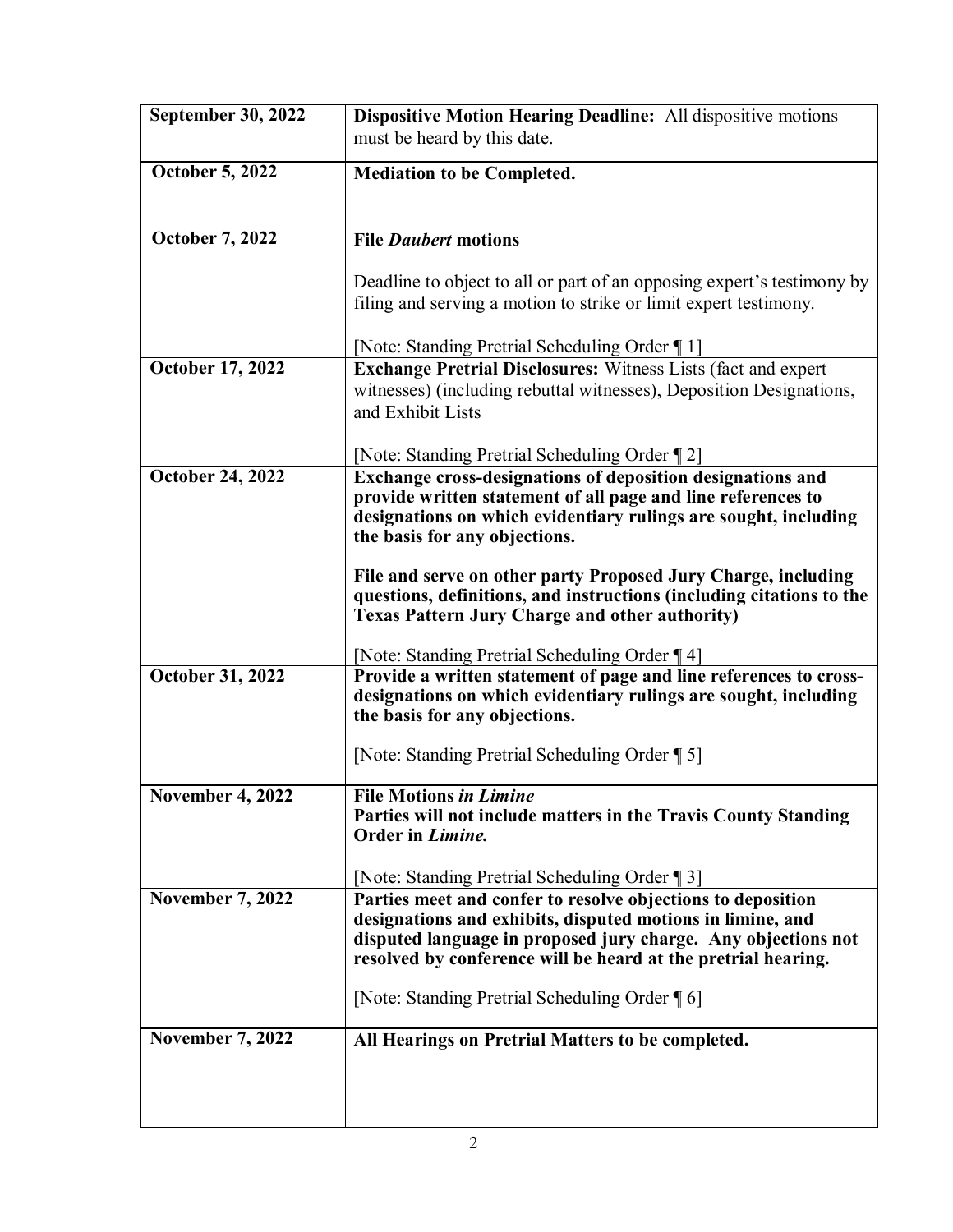| 5 days | <b>EXPECTED LENGTH OF TRIAL</b> |  |  |  |  |  |
|--------|---------------------------------|--|--|--|--|--|
|        |                                 |  |  |  |  |  |
|        |                                 |  |  |  |  |  |
|        |                                 |  |  |  |  |  |
|        |                                 |  |  |  |  |  |

It is **FURTHER ORDERED** that Deadlines contained in this Order can be modified by written consent of all the parties or by Order of the Court, except that none of the deadlines in the Travis County District Courts' Standing Pretrial Scheduling Order shall be shortened without leave of Court, even if the parties agree.

IT IS SO ORDERED.

**SIGNED this \_\_\_\_ day of \_\_\_\_\_\_\_\_\_\_\_\_\_\_, 2022.**

\_\_\_\_\_\_\_\_\_\_\_\_\_\_\_\_\_\_\_\_\_\_\_\_\_\_ JUDGE PRESIDING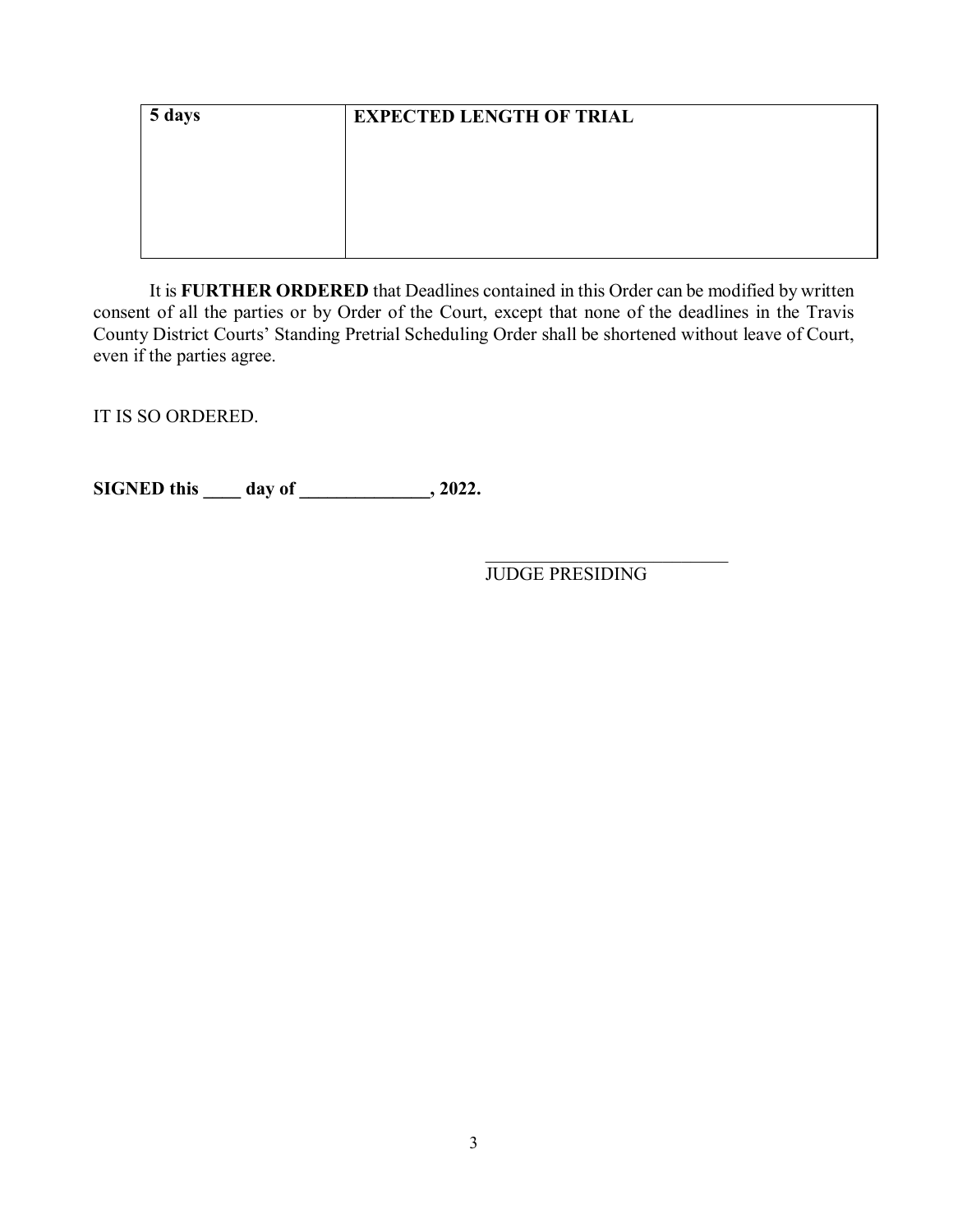#### **CERTIFICATION**

Counsel for Plaintiffs and Defendants certify that none of the proposed deadlines are shorter than those in the Court's Standing Order and that none of the deadlines in the Standing Pretrial Scheduling Order will be shortened without leave of Court, even if the parties agree.

Dated: April 20, 2022

APPROVED AS TO FORM AND SUBSTANCE:

By: *W. Mark Lanier* W. MARK LANIER State Bar No.: 11934600 WML@lanierlawfirm.com Christopher L. Gadoury State Bar No. 24034448 chris.gadoury@lanierlawfirm.com **THE LANIER LAW FIRM, P.C.** 10940 W. Sam Houston Pkwy N, Suite 100 Houston, Texas 77064 Telephone: (713) 659-5200 Fax: (713) 659-2204

*LEAD COUNSEL FOR PLAINTIFFS*

By *:/s/ Kenneth E. Broughton* Kenneth E. Broughton State Bar No. 03087250 Michael H. Bernick State Bar No. 24078227 Arturo Muñoz State Bar No. 24088103 **REED SMITH LLP** 811 Main Street, Suite 1700 Houston, Texas 77002-6110 Telephone:713.469.3819 Telecopier:713.469.3899 kbroughton@reedsmith.com mbernick@reedsmith.com amunoz@reedsmith.com

*ATTORNEYS FOR DEFENDANT GTECH CORPORATION*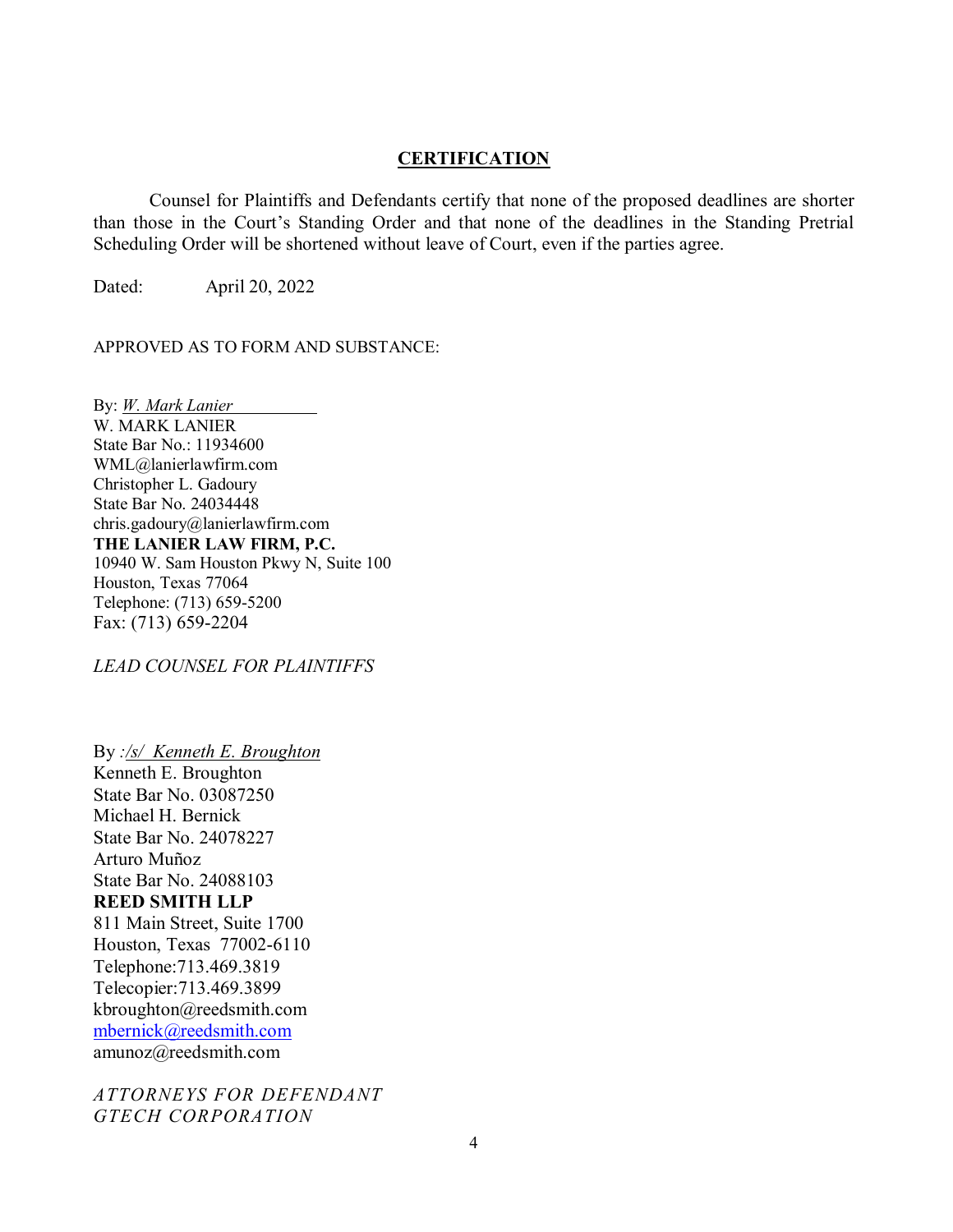# **Automated Certificate of eService**

This automated certificate of service was created by the efiling system. The filer served this document via email generated by the efiling system on the date and to the persons listed below. The rules governing certificates of service have not changed. Filers must still provide a certificate of service that complies with all applicable rules.

Ryan Ellis on behalf of Ryan Ellis Bar No. 24087470 RYAN.ELLIS@LANIERLAWFIRM.COM Envelope ID: 63724144 Status as of 4/20/2022 3:50 PM CST

Associated Case Party: JAMES STEELE

| <b>Name</b>              | <b>BarNumber</b> | Email                            | <b>TimestampSubmitted</b> | <b>Status</b> |
|--------------------------|------------------|----------------------------------|---------------------------|---------------|
| Kevin P.Parker           |                  | kpp@lanierlawfirm.com            | 4/20/2022 10:41:58 AM     | <b>SENT</b>   |
| Chris Gadoury            |                  | Chris.Gadoury@lanierlawfirm.com  | 4/20/2022 10:41:58 AM     | <b>SENT</b>   |
| <b>Audrey Moore</b>      |                  | audrey.moore@lanierlawfirm.com   | 4/20/2022 10:41:58 AM     | <b>SENT</b>   |
| <b>Ryan Ellis</b>        |                  | ryan.ellis@lanierlawfirm.com     | 4/20/2022 10:41:58 AM     | <b>SENT</b>   |
| Richard L. Lagarde       | 11819550         | richard@lagardelaw.com           | 4/20/2022 10:41:58 AM     | <b>SENT</b>   |
| <b>Manfred Sternberg</b> | 19175775         | manfred@msternberg.com           | 4/20/2022 10:41:58 AM     | <b>SENT</b>   |
| Alex J. Brown            |                  | alex.brown@lanierlawfirm.com     | 4/20/2022 10:41:58 AM     | <b>SENT</b>   |
| Natalie Armour           |                  | natalie.armour@lanierlawfirm.com | 4/20/2022 10:41:58 AM     | <b>SENT</b>   |

## Case Contacts

| <b>Name</b>      | <b>BarNumber</b> | Email                 | <b>TimestampSubmitted</b> | <b>Status</b> |
|------------------|------------------|-----------------------|---------------------------|---------------|
| Karen S. Wright  |                  | kwright@reedsmith.com | 4/20/2022 10:41:58 AM     | <b>SENT</b>   |
| Lessie Gilstrap  | 24012630         | lgilstrap@fbhg.law    | 4/20/2022 10:41:58 AM     | <b>SENT</b>   |
| Daniel H. Byrne  | 3565600          | dbyrne@fbhg.law       | 4/20/2022 10:41:58 AM     | <b>SENT</b>   |
| Patricia McNeill |                  | pmcneill@fbhg.law     | 4/20/2022 10:41:58 AM     | <b>SENT</b>   |
| Keri Anderson    |                  | kanderson@fbhg.law    | 4/20/2022 10:41:58 AM     | <b>SENT</b>   |
| Cathy Avila      |                  | cathy@sergilaw.com    | 4/20/2022 10:41:58 AM     | <b>SENT</b>   |

## Associated Case Party: GTECH CORPORATION

| <b>Name</b>         | BarNumber   Email |                                                           | TimestampSubmitted | ' Status |
|---------------------|-------------------|-----------------------------------------------------------|--------------------|----------|
| Kenneth E.Broughton |                   | kbroughton@reedsmith.com   $4/20/2022$ 10:41:58 AM   SENT |                    |          |

### Associated Case Party: KIMBERLY WIGGINS